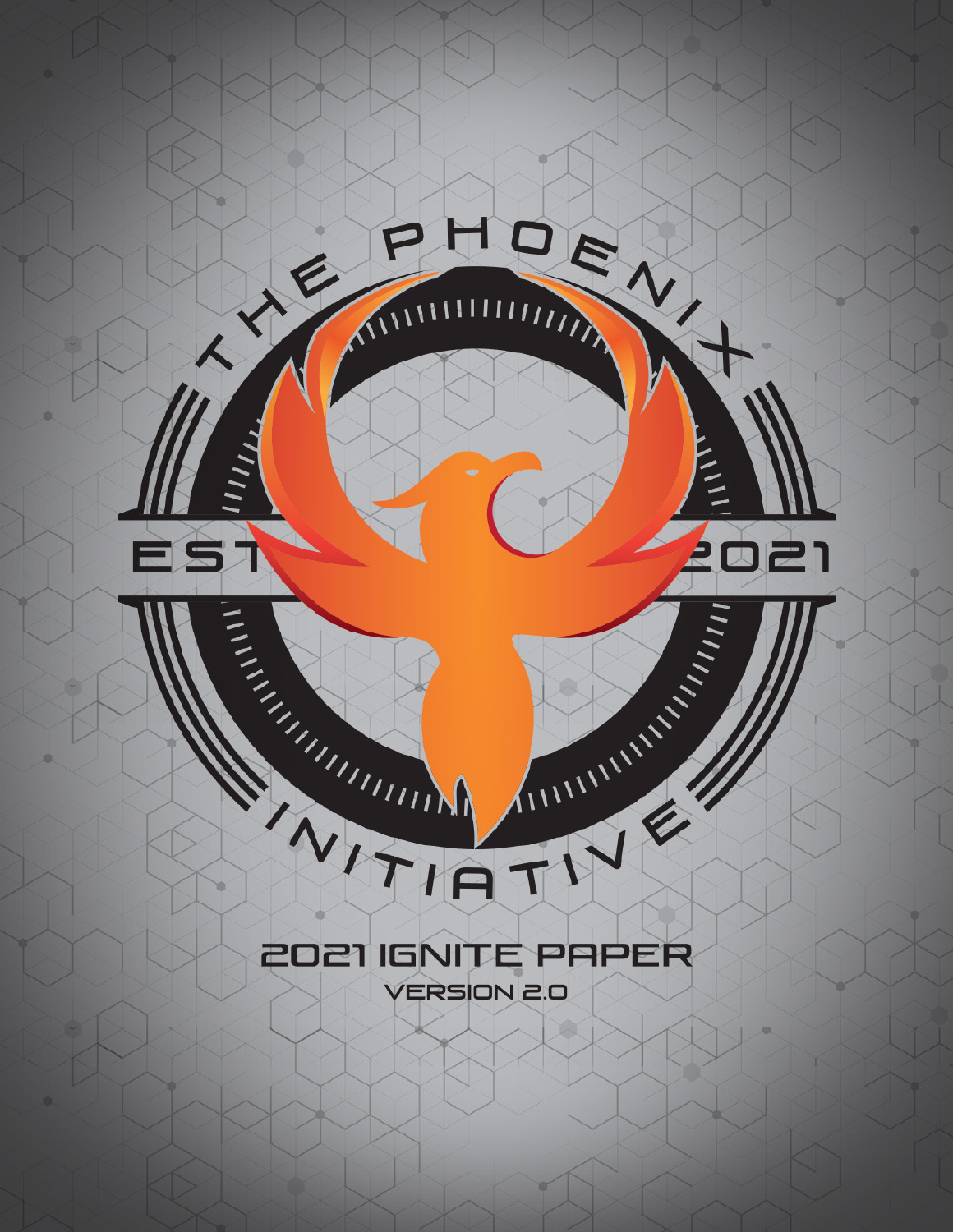# THE PHOENIX INITIATIVE

THE PHOENIX INITIATIVE is building an entire ecosystem powered by a community of crypto enthusiasts. What started as two projects combining efforts has now grown into a team of over 50 people who are committed to revolutionizing the crypto world.

We started with a NFT game (in a minimal viable product) on Telegram, which led to the developent of a blockchain where we could pay rewards and mint our NFTs without paying exorbitant gas fees. This subsequently lead to the start of the development of our own dex swap (*Fireswap*) and the development of a brand new NFT marketplace (*Firesea*) which will also be cross promoted with an on-brand merchandising store (*Fireswag*).

Together with partners such as blocmatrix.com supporting our development and our own group of developers we are and will continue to constantly explore other new projects to be deployed upon our chain.

#### PHOENIX BLOCKCHAIN

The Phoenix Blockchain is an EVM (Ethereum Virtual Machine) based blockchain which allows us to implement existing open source programing. It was conceived with an all in one solution for the crypto currency space in mind.

Based on the Proof of Work protocol (PoW) the network is based on nodes to handle the transactions and pools have been setup to be released later on for the public to mine. As PoW setups are vulnerable to 51% attacks we run a semi open network for protection. With gas fees set to 1 gwei , the costs for transactions are extremely low and will incite trading on our own dex (*Fireswap*) once released. Crypto token developers can take advantage of the low transaction fees to build new projects and smart contracts on our chain or deploy bridged contracts to previously launched tokens.

With the advent of the Metaverse and NFT gaming, NFTs are playing a very large role and the ability to create and swap NFTs is at an all-time high. The Phoenix blockchain aims to allow NFT artists to mint and sell their works more quickly, easily, and at a cost far cheaper than other solutions currently available. Also the integration of the merchandise store into the *Firesea* marketplace allows artist to gain extra income. All of these things combined makes the Phoenix blockchain an attractive solution for NFT artists, crypto developers, crypto enthusiasts, and everyone in between.

The CPHX and GoldenRatio Token project which the chain emerged from will function as the governance token in the future, to protect the interests of the users on the chain.

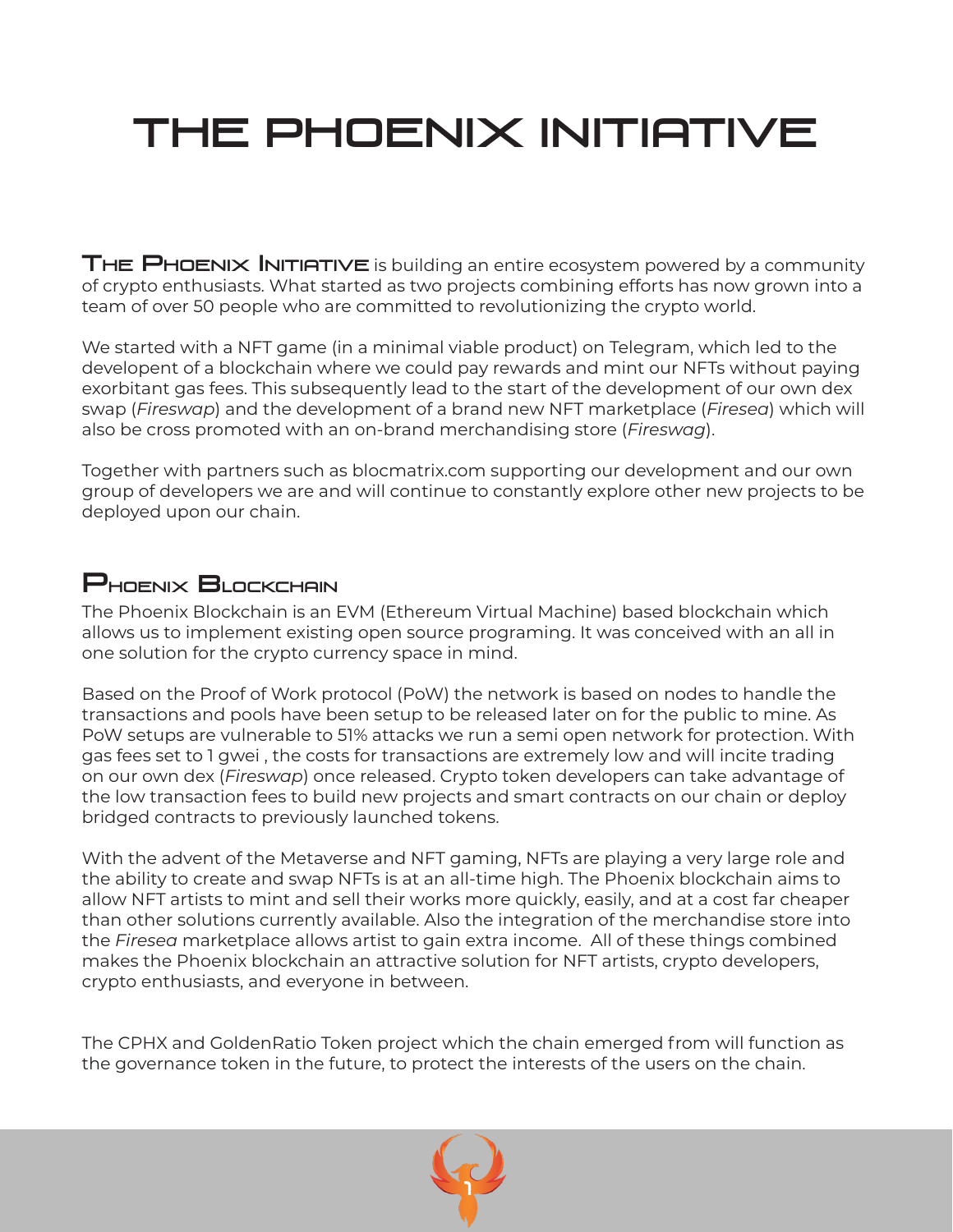#### PHOENIXPLORER

Phoenixplorer is our block explorer. Launched in December 2021, it keeps track of the current statistics in regard to PHOENIX mining, token transfers, NFT contracts, and all other transactions within the Phoenix blockchain. It can be found at phoenixplorer.com.

## Governance Tokens

The two governance tokens for the Phoenix blockchain are CRYPTO PHOENIX (CPHX) and GoldenRatio Token (GRT). Holding either token gives holders the ability to vote and hold influence over the state of the blockchain. In addition to voting rights, holding either of these governance tokens comes with the benefit of having PHOENIX airdropped to each holder. These airdrops are not bound by any schedule, nor are they guaranteed to continue in the future, but in the early stages, governance token holders will reap a small reward. As such, holding CPHX and GRT will be beneficial as both gain in popularity.

# CRYPTO PHOENIX

What is CRYPTO PHOENIX? CPHX is one of two governance tokens for the entire Phoenix Initiative. CRYPTO PHOENIX was founded to be the first token cryptocurrency to combine the real-life usefulness of utility tokens with the community-based innovation of meme tokens. As such, CRYPTO PHOENIX is billed as the world's first "CommuTility" token. The project is fully decentralized, relying on a vibrant community which has helped create new methods of crypto utility. CPHX is a community token with the sole purpose of real-life effectiveness.

CRYPTO PHOENIX was created to utilize the popular burn mechanic in unprecedented ways. This never before seen 22% burn volume with every transaction will benefit holders with rapid deflationary gains. Like the phoenix, when we burn, we rise. 73% of the transactional burn falls into the ash pile, never to be seen again. 9% of the burn benefits holders directly by being distributed directly into holder's wallets. The remainder of this burn volume will be used in the further development of the Ecosystem. Lastly, acquisitions are limited to 2.5% of the total supply, with individual wallets being limited to 5% of said supply, ensuring a fair launch. These things, along with community support, will allow the entire PHOENIX ECOSYSTEM to flourish.

# Golden Ratio Token

GoldenRatio token was started in April 2019 as a community based project aimed to get crypto projects to collaborate with each other to build out a stronger crypto environment. The whole supply was donated away to other crypto projects, people advocating crypto, and as rewards for helping to build up the project. The supply (16180) of GRT is deliberately very low. It was never aimed to be a top marketcap project, but a platform for projects to interact. The project is totally non-shilling based and mostly based upon invites from the members who are all over the crypto world.

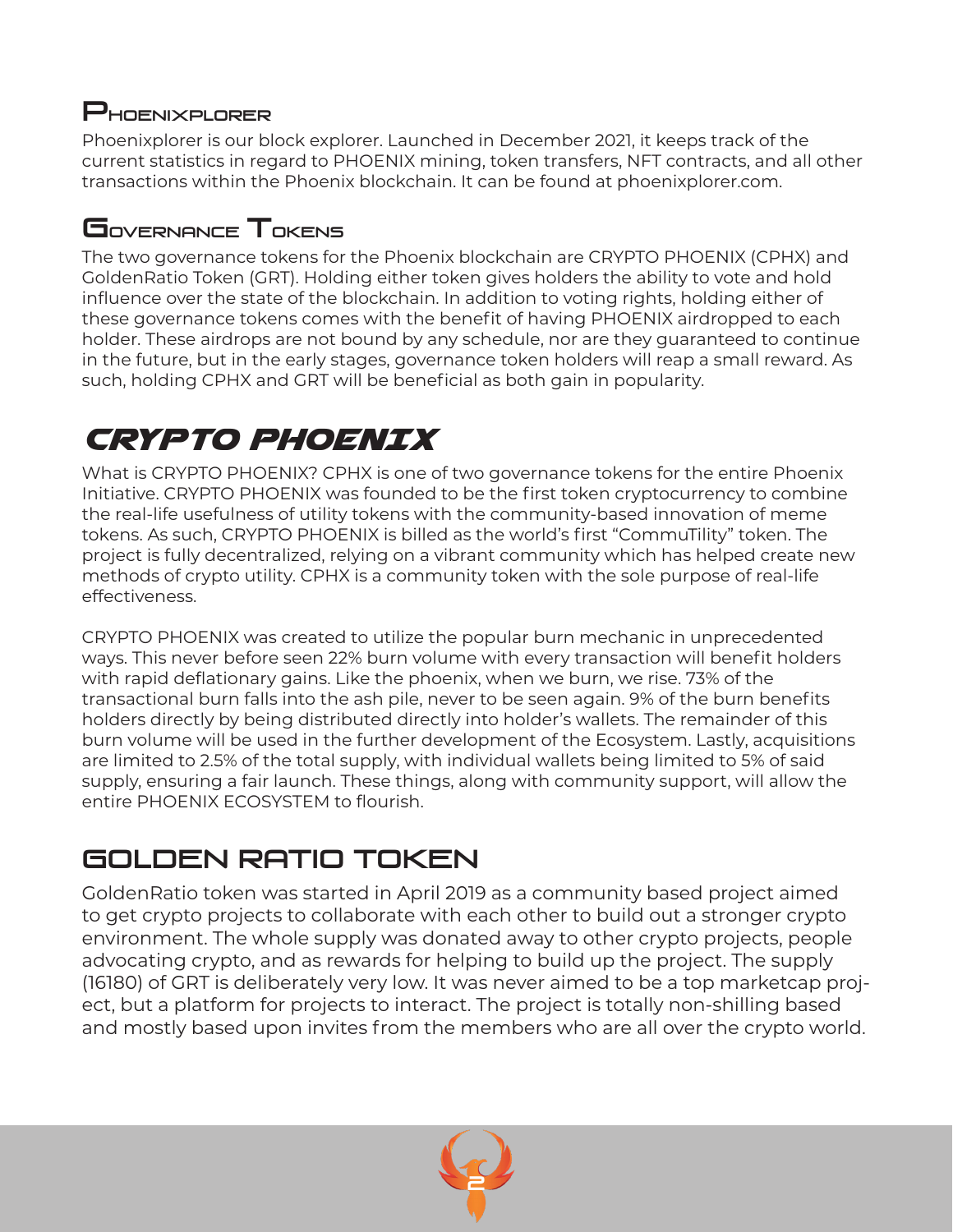

#### Firesea

FireSea is the Phoenix Initiative's NFT marketplace. It is a place where artists can showcase their work and sell it without the large minting fees. Firesea is positioned to change the NFT landscape in the areas of art, music, and videos. Each artist will have their own storefront where they can sell multiple copies of their works, generating more profit than traditional sales outlets. Also, each artist will have access to their own merchandising storefront. Through Fireswag, artists can create t-shirts, hats, stickers, and many more items for their followers/fans to purchase. All of this relates to more revenue in artists pockets.

#### **Fireswag**

Fireswag is the Phoenix Initiative's storefront, selling different types of Phoenix branded merchandise. In addition to Phoenix branded merchandise, Fireswag will also house NFT artist's merchandise to allow artists the freedom to control what merchandise they put out and generating more profit per item sold than many traiditional sales outlets.

#### **FIRESWAP**

Fireswap is an upcoming DEX that will allow developers to use the Phoenix blockchain to create token pairs with existing tokens and PHOENIX to avoid the transactional fees required by other blockchains.

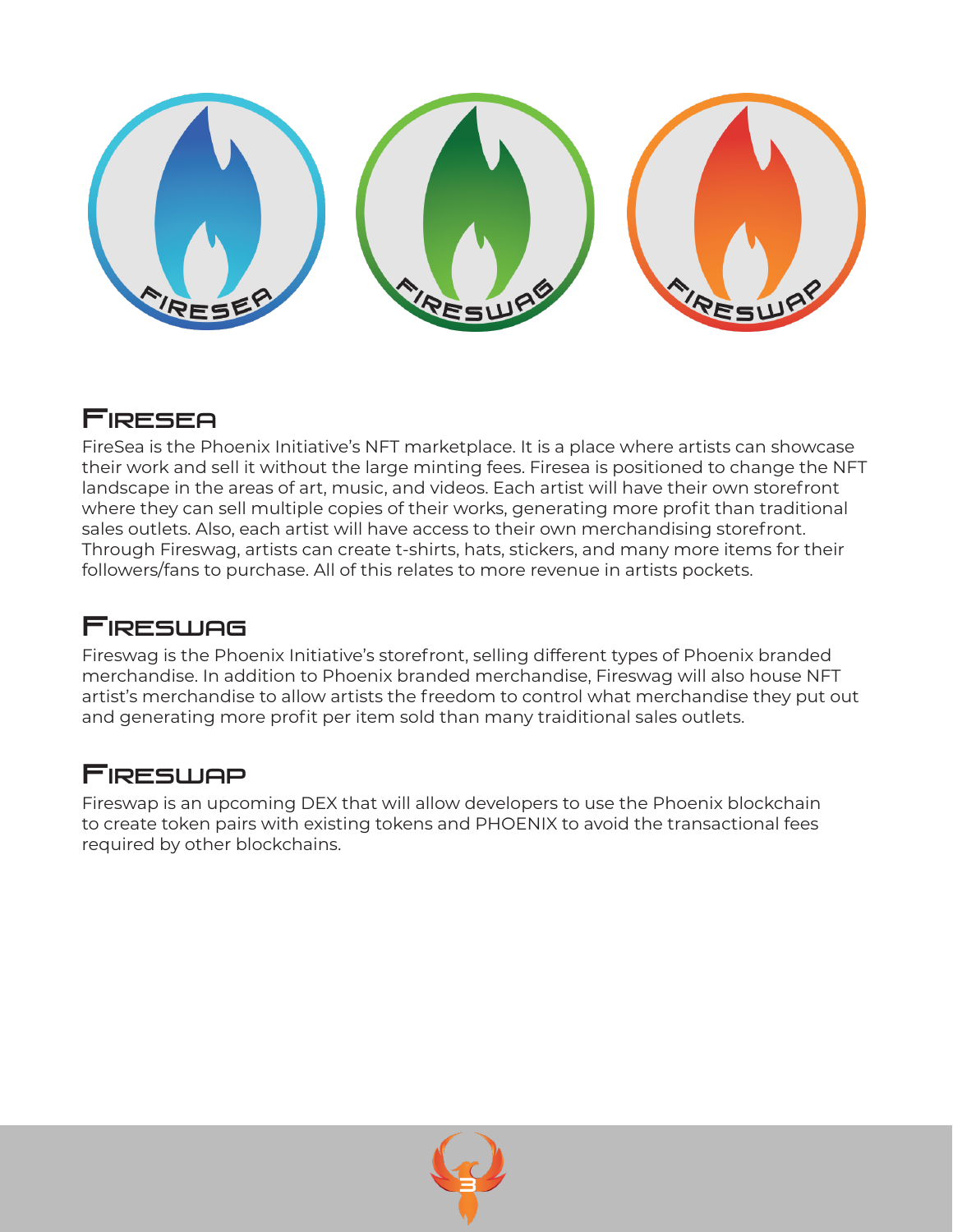#### NFT Games



Duck Hunt

Duck Hunt is an NFT game based solely inside the Telegram app. As telegram users join the Duck Hunt room, they can "shoot" at ducks. Once shot, a duck rewards in-game currency, experience, and a small amount of PHOENIX. In this way Duck Hunt acts as a PHOENIX faucet. Users also have the chance to shoot a rare duck. These ducks will reward an NFT of the duck shot.



#### BattleDucks

BattleDucks is an NFT game based inside the telegram app. Users will face off against other users in a battle between chosen ducks. Users will have the chance to augment their duck with NFT weapons, NFT shields, and NFT spells. The winner of the battle will gain experience, in-game currency, and a small amount of PHOENIX, acting as another faucet. The experience gained will be used to augment certain skill traits each duck possesses. The ducks users choose from will be NFTs that are gained from remaining active in the CPHX and GRT telegram groups. The NFTs of a users ducks, weapons, spells, and shields will all be tradable on the Phoenix blockchain.